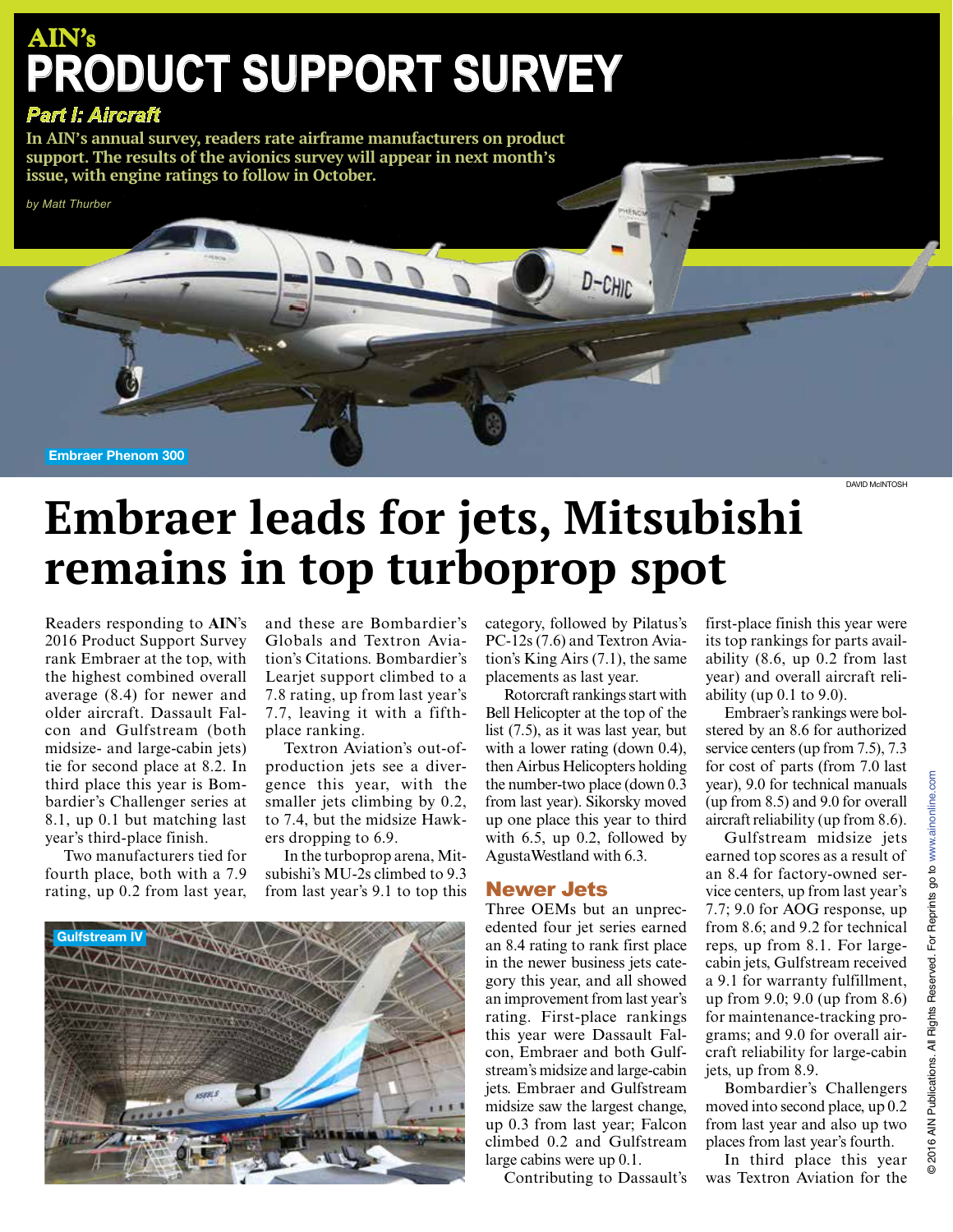Citations, climbing 0.3 to 8.1 and up from last year's fifth place.

Bombardier's Globals received the same 7.8 rating as last year, but this year moved up to fourth place from the fifth-place tie with the Citations. This year, the Learjets and Textron's Hawker 400XPs ranked in fifth place. The larger Hawkers climbed 0.2 points this year.

## Older Jets

In the older jets category, Bombardier made a big move up to first place with an 8.1 rating for the Globals. The company's Challengers came in second place with the same 8.0 as last year, followed by Learjet in third, climbing 0.4 to 7.9, and tied with Dassault Falcon (down 0.1) and

Gulfstream's large-cabin jets (down 0.4).

The Globals and Challengers tied for top ranking in the factory-owned service centers category with 7.3, up from the Challengers' 6.4 last year. (The Globals did not receive enough ratings in the older jets category to be included last year.) Top ranking for authorized

| <b>Combined Overall Average Ratings of</b><br><b>Newer and Older Aircraft</b> | <b>Overall</b><br><b>Average</b><br>2016 | <b>Overall</b><br><b>Average</b><br>2015 | <b>Rating Change</b><br>from 2015-2016 |  |  |
|-------------------------------------------------------------------------------|------------------------------------------|------------------------------------------|----------------------------------------|--|--|
| <b>JETS</b>                                                                   |                                          |                                          |                                        |  |  |
| Embraer (Phenom, Legacy, Lineage)                                             | 8.4                                      | 8.1                                      | 0.3                                    |  |  |
| Dassault (Falcon)                                                             | 8.2                                      | 8.1                                      | 0.1                                    |  |  |
| Gulfstream (GII-GV, G300-G650)                                                | 8.2                                      | 8.3                                      | $-0.1$                                 |  |  |
| Gulfstream (G100-G280)                                                        | 8.2                                      | 7.7                                      | 0.5                                    |  |  |
| Bombardier (Challenger)                                                       | 8.1                                      | 8.0                                      | 0.1                                    |  |  |
| <b>Bombardier (Global)</b>                                                    | 7.9                                      | 7.7                                      | 0.2                                    |  |  |
| <b>Textron Aviation (Citation)</b>                                            | 7.9                                      | 7.7                                      | 0.2                                    |  |  |
| <b>Bombardier (Learjet)</b>                                                   | 7.8                                      | 7.7                                      | 0.1                                    |  |  |
| <b>Textron Aviation</b><br>(Premier, Beechjet 400/400A, Hawker 400XP)         | 7.4                                      | 7.2                                      | 0.2                                    |  |  |
| <b>Textron Aviation (Hawker)</b>                                              | 6.9                                      | 7.2                                      | $-0.3$                                 |  |  |
| <b>TURBOPROPS</b>                                                             |                                          |                                          |                                        |  |  |
| Mitsubishi (MU-2, Solitaire, Marquise)                                        | 9.3                                      | 9.1                                      | 0.2                                    |  |  |
| Pilatus (PC-12)                                                               | 7.6                                      | 7.6                                      | 0.0                                    |  |  |
| Beechcraft (King Air)                                                         | 7.1                                      | 7.4                                      | $-0.3$                                 |  |  |
| <b>ROTORCRAFT</b>                                                             |                                          |                                          |                                        |  |  |
| <b>Bell</b>                                                                   | 7.5                                      | 7.9                                      | $-0.4$                                 |  |  |
| <b>Airbus Helicopters</b>                                                     | 7.2                                      | 7.5                                      | $-0.3$                                 |  |  |
| Sikorsky                                                                      | 6.5                                      | 6.3                                      | 0.2                                    |  |  |
| Leonardo Helicopters (formerly AgustaWestland)                                | 6.3                                      | 6.8                                      | $-0.5$                                 |  |  |

*\* Listed in order of the 2016 overall average; ties are listed alphabetically; bold indicates highest number in each catergory.*

service centers was for the Challengers at 8.1, climbing sharply from 6.4 last year.

The Globals secured an 8.2 ranking in parts availability and a 9.3 for technical reps. Challengers were ranked at 8.7 (up 0.3) for maintenance-tracking programs. Learjets achieved top rankings in cost of parts (6.3), AOG response (8.5) and technical manuals (8.4), up 0.3, 1.1 and 0.5 respectively.

Falcons also scored an 8.2 for parts availability (down 0.3 from last year); 8.6 for warranty fulfillment (up 0.5); and 8.9 for overall aircraft reliability (down 0.1).

Gulfstream's largecabin jets tied with Falcon's 8.9 for overall aircraft reliability (down 0.2 from last year).

Textron Aviation's Citations garnered fourth place, the same position as last year, with the same 7.7 overall average rating.

In fifth place in this category were Textron's lighter jets at 7.0 (down 0.4), followed by the Hawkers at 6.7 (down 0.8).

## Turboprops

The results in the turboprop categories are the same as last year. (Typically **AIN** doesn't receive enough ratings to include the Daher TBM series. These categories could see some change when new turboprops such as the Epic E1000 and Textron single-engine turboprop enter the market.)

In first place in the

newer turboprops category was Pilatus's PC-12 series, with a 7.8 rating, up 0.1 from last year. Top ratings for the PC-12 included factoryowned service centers (8.5), parts availability (7.4), AOG response (7.5), warranty fulfillment (8.7), technical manuals (8.5), technical reps (8.6), maintenancetracking programs (8.4) and overall aircraft reliability (the highest for any newer aircraft at 9.1). In second place was

Textron Aviation for the King Airs.

In the older turboprops category, Mitsubishi's MU-2s remain at the top of the list with a 9.3 rating, up from 9.1 last year, followed by King Airs at 7.0 (down 0.3). The MU-2s received top ratings in every category, matching last year's 9.8 ranking for overall reliability, the highest of any aircraft in the survey.

### Rotorcraft

The rankings of the rotorcraft manufacturers are not separated by newer and older airframes, but of note were the category rankings, with Bell Helicopter receiving top spots in factory-owned service centers (7.8), authorized service centers (7.4), parts availability (7.2), cost of parts (6.1), AOG response (7.6), warranty fulfillment (7.5), technical manuals (8.5) and maintenance tracking programs (7.2).

Airbus Helicopters was ranked at the top for warranty fulfillment (tied with Bell at 7.5), technical reps (8.5) and overall aircraft reliability  $(8.1)$ .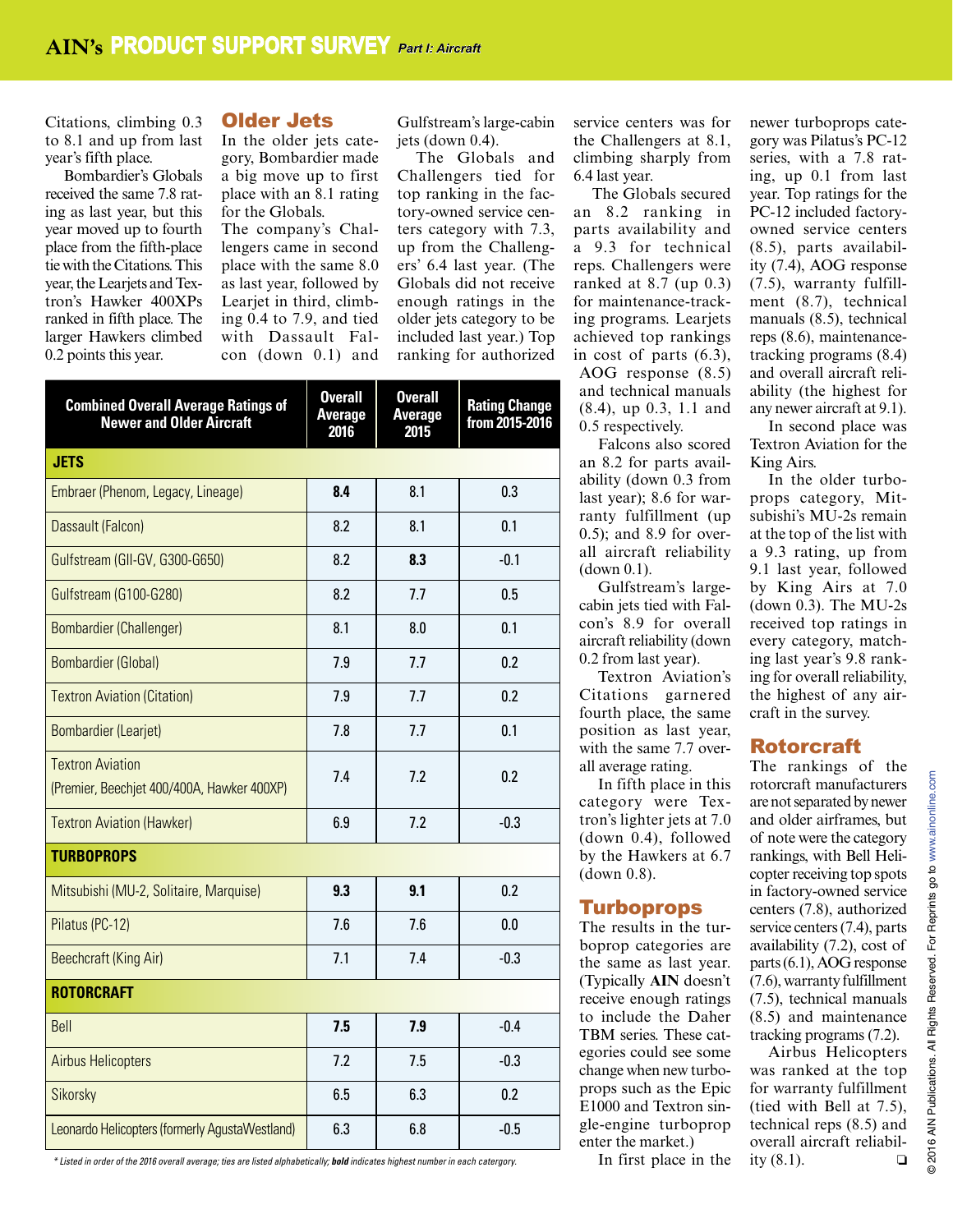

## **What have you done for me lately?**

Each year, **AIN** asks aircraft manufacturers to submit summaries of key improvements in their product support implemented during the past year, and the following reflects the responses of those that chose to participate.

## Fixed-wing

#### **Airbus**

Airbus implemented its worldwide ACJ service center network last year. Owners of the 180 Airbus corporate jets in service can have their aircraft maintained at Airbus's own Airbus Corporate Jet Centre in Toulouse, France; Comlux America in Indianapolis;

Haeco Private Jet Solutions in Xiamen, China; Sepang Aircraft Engineering in Kuala Lumpur, Malaysia; at Jet Aviation Basel, Dubai and Singapore; and at ST Aerospace in Singapore. All of these facilities offer line and heavy maintenance, cabin refurbishing and cabin and system upgrades.

ACJ owners can now tap into the Camp Systems maintenance-tracking service under an agreement between Airbus and Camp. The new Camp for ACJ service combines Airbus's maintenance program optimization with Camp's computer-based maintenance management services.

Since the ACJ can host a

| By the Numbers 2016                                  |       |  |  |  |  |
|------------------------------------------------------|-------|--|--|--|--|
| Respondents who rated aircraft                       | 809   |  |  |  |  |
| Respondents who completed the survey in its entirety | 720   |  |  |  |  |
| Aircraft rated                                       | 2,927 |  |  |  |  |
| Aircraft models receiving ratings                    | 150   |  |  |  |  |
| Minimum ratings required to be included in the data  |       |  |  |  |  |

large antenna, another new option for ACJ owners is installation of high-speed Ka-band satcom, which is capable of data speeds of up to 50 Mbps. The Ka-band system became available for ACJ installations in this year's second half.

## **Bombardier Business Aircraft**

Bombardier's focus, according to Andy Nureddin, Bombardier Business Aircraft v-p and general manager of customer services, "is on speed, capacity and technological innovation driving down the bottom line."

Bombardier says it tries to ensure that customers are as close as possible to a Bombardier facility, either factory-owned or part of its authorized service facility network. If one of those isn't available, then a service truck or mobile maintenance team can help take care of the customer. This drives what Nureddin calls a "virtuous cycle," because customers appreciate nearby service and are then more likely to bring their maintenance to Bombardier or an affiliated facility.

To that end, Bombardier added six service trucks in the U.S. and two in Europe during the past year. This model doesn't work, yet, in China, where Bombardier has opened a new factory-owned service center in Tianjin, but that should change eventually. "You will find us rapidly coming up with a mobile operation that is appropriate for the Chinese market," he said.

In June, Bombardier announced that it will establish a fully owned heavy maintenance service center at London Biggin Hill Airport. Operations should begin by this year's fourth quarter. The location will also boost parts availability for Bombardier's European fleet. "Biggin Hill is a market we couldn't afford not to be in," Nureddin said.

Newer Bombardier jets are now entering service equipped with its Smart Link data connectivity, monitoring and inflight reporting service. The Learjet 75 is the first to be equipped, and Smart Link is rolling out on the Challenger and Global and will be standard on the upcoming Global 7000. Retrofit kits are available in Bombardier service centers. "Connected airplanes are able to give us reams of data," he said. "We can see trends and fine-tune the maintenance programs. It's revolutionary how it helps us support and respond and troubleshoot airplanes."

Efforts such as Smart Link, Smart Parts, Smart Maintenance and so on are not just about cost saving, he explained, but "more about budgeting and predictability, peace of mind. It's an ever-present struggle, how to take cost out and ensure [we] develop maintenance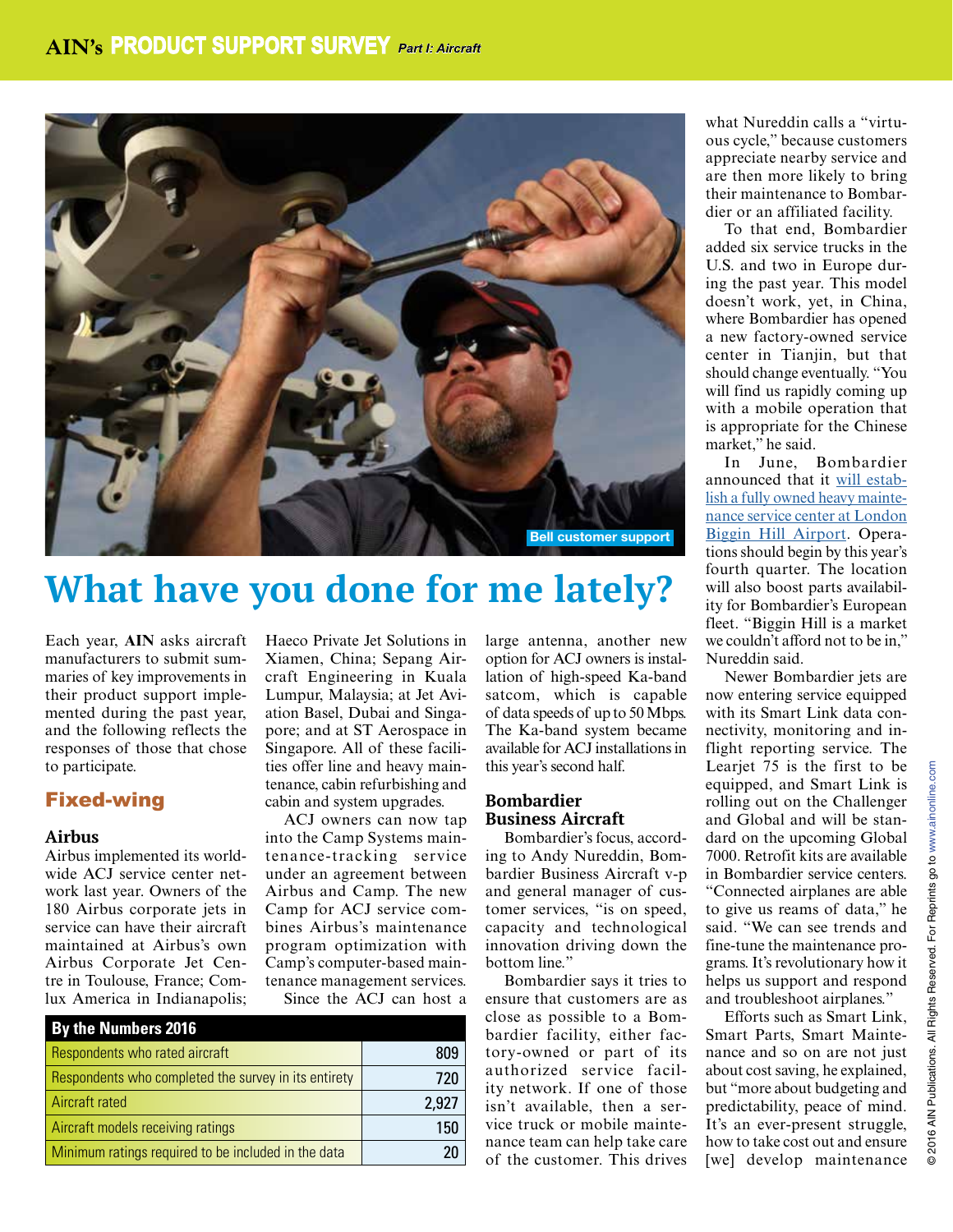## **AIN's PRODUCT SUPPORT SURVEY** *Part I: Aircraft*

| <b>2016 Category Ratings</b><br>by Newer and Older Aircraft           | <b>Overall</b><br><b>Average</b><br>2016 | <b>Overall</b><br><b>Average</b><br>2015 | Rating<br><b>Change</b><br>from<br>2015-2016 | <b>Factory</b><br><b>Owned</b><br><b>Service</b><br><b>Centers</b> | <b>Authorized</b><br><b>Service</b><br><b>Centers</b> | <b>Parts</b><br><b>Availability</b> | Cost<br><sub>of</sub><br><b>Parts</b> | AOG<br><b>Response</b> | <b>Warranty</b><br><b>Fulfillment</b> | <b>Technical</b><br><b>Manuals</b> | <b>Technical</b><br><b>Reps</b> | <b>Maintenance</b><br><b>Tracking</b><br><b>Programs</b> | <b>Overall</b><br><b>Aircraft</b><br><b>Reliability</b> |
|-----------------------------------------------------------------------|------------------------------------------|------------------------------------------|----------------------------------------------|--------------------------------------------------------------------|-------------------------------------------------------|-------------------------------------|---------------------------------------|------------------------|---------------------------------------|------------------------------------|---------------------------------|----------------------------------------------------------|---------------------------------------------------------|
| <b>NEWER BUSINESS JETS</b>                                            |                                          |                                          |                                              |                                                                    |                                                       |                                     |                                       |                        |                                       |                                    |                                 |                                                          |                                                         |
| Dassault (Falcon)                                                     | 8.4                                      | 8.2                                      | 0.2                                          | 7.5                                                                | 8.0                                                   | 8.6                                 | 7.1                                   | 8.7                    | 8.8                                   | 8.5                                | 9.1                             | 8.4                                                      | 9.0                                                     |
| Embraer (Phenom, Legacy, Lineage)                                     | 8.4                                      | 8.1                                      | 0.3                                          | 8.0                                                                | 8.6                                                   | 7.8                                 | 7.3                                   | 8.3                    | 8.8                                   | 9.0                                | 8.8                             | 8.8                                                      | 9.0                                                     |
| Gulfstream (G150-G280)                                                | 8.4                                      | 8.1                                      | 0.3                                          | 8.4                                                                | 8.3                                                   | 8.2                                 | 7.2                                   | 9.0                    | 8.9                                   | 7.6                                | 9.2                             | 8.9                                                      | 8.6                                                     |
| Gulfstream (G300-G650)                                                | 8.4                                      | 8.3                                      | 0.1                                          | 8.2                                                                | 8.3                                                   | 8.4                                 | 6.4                                   | 8.5                    | 9.1                                   | 8.5                                | 8.8                             | 9.0                                                      | 9.0                                                     |
| Bombardier (Challenger)                                               | 8.2                                      | 8.0                                      | 0.2                                          | 7.3                                                                | 7.8                                                   | 8.1                                 | 6.8                                   | 8.5                    | 8.5                                   | 8.2                                | 8.9                             | 8.6                                                      | 8.8                                                     |
| <b>Textron Aviation (Citation)</b>                                    | 8.1                                      | 7.8                                      | 0.3                                          | 7.9                                                                | 7.6                                                   | 8.2                                 | 6.6                                   | 8.3                    | 8.6                                   | 8.1                                | 8.4                             | 8.2                                                      | 8.7                                                     |
| Bombardier (Global)                                                   | 7.8                                      | 7.8                                      | 0.0                                          | 7.6                                                                | 7.4                                                   | 7.4                                 | 6.5                                   | 8.0                    | 7.7                                   | 7.9                                | 8.5                             | 8.5                                                      | 8.2                                                     |
| <b>Bombardier (Learjet)</b>                                           | 7.7                                      | 8.0                                      | $-0.3$                                       | 7.5                                                                | 7.5                                                   | 7.8                                 | 6.1                                   | 7.9                    | 8.7                                   | 7.5                                | 8.7                             | 8.1                                                      | 7.8                                                     |
| <b>Textron Aviation</b>                                               | 7.7                                      | 7.0                                      | 0.7                                          | 8.2                                                                | 7.5                                                   | 7.0                                 | 4.9                                   | 8.4                    | 8.0                                   | 7.9                                | 8.5                             | 7.8                                                      | 8.8                                                     |
| (Premier, Hawker 400XP)                                               |                                          |                                          |                                              |                                                                    |                                                       |                                     |                                       |                        |                                       |                                    |                                 |                                                          |                                                         |
| <b>Textron Aviation (Hawker)</b>                                      | 7.2                                      | 7.0                                      | 0.2                                          | 8.0                                                                | 6.9                                                   | 6.8                                 | 6.1                                   | 6.9                    | 7.9                                   | 7.2                                | 7.3                             | 8.4                                                      | 7.6                                                     |
| <b>OLDER BUSINESS JETS</b>                                            |                                          |                                          |                                              |                                                                    |                                                       |                                     |                                       |                        |                                       |                                    |                                 |                                                          |                                                         |
| Bombardier (Global)                                                   | 8.1                                      | <b>NA</b>                                | <b>NA</b>                                    | 7.3                                                                | 8.0                                                   | 8.2                                 | 6.2                                   | 8.4                    | 8.1                                   | 8.3                                | 9.3                             | 8.6                                                      | 8.8                                                     |
| Bombardier (Challenger)                                               | 8.0                                      | 8.0                                      | 0.0                                          | 7.3                                                                | 8.1                                                   | 8.1                                 | 5.7                                   | 8.3                    | 7.8                                   | 8.3                                | 9.2                             | 8.7                                                      | 8.8                                                     |
| <b>Bombardier (Learjet)</b>                                           | 7.9                                      | 7.5                                      | 0.4                                          | 6.8                                                                | 7.4                                                   | 7.6                                 | 6.3                                   | 8.5                    | 8.1                                   | 8.4                                | 9.0                             | 8.3                                                      | 8.8                                                     |
| Dassault (Falcon)                                                     | 7.9                                      | 8.0                                      | $-0.1$                                       | 6.5                                                                | 7.6                                                   | 8.2                                 | 6.2                                   | 8.3                    | 8.6                                   | 7.8                                | 8.4                             | 8.3                                                      | 8.9                                                     |
| Gulfstream (GII-GV, G300-G550)                                        | 7.9                                      | 8.3                                      | $-0.4$                                       | 6.8                                                                | 7.8                                                   | 8.0                                 | 5.8                                   | 8.2                    | 8.2                                   | 8.4                                | 8.6                             | 8.4                                                      | 8.9                                                     |
| <b>Textron Aviation (Citation)</b>                                    | 7.7                                      | 7.7                                      | 0.0                                          | 7.2                                                                | 7.5                                                   | 8.0                                 | 6.2                                   | 7.9                    | 8.1                                   | 7.5                                | 7.7                             | 8.3                                                      | 8.5                                                     |
| <b>Textron Aviation (Premier, Beechjet</b><br>400/400A, Hawker 400XP) | 7.0                                      | 7.4                                      | $-0.4$                                       | 7.0                                                                | 7.1                                                   | 6.4                                 | 5.8                                   | 5.5                    | 8.0                                   | 7.2                                | 7.3                             | 8.2                                                      | 7.6                                                     |
| <b>Textron Aviation (Hawker)</b>                                      | 6.7                                      | 7.5                                      | $-0.8$                                       | 6.4                                                                | 7.1                                                   | 5.9                                 | 5.4                                   | 6.5                    | 6.8                                   | 6.4                                | 6.5                             | 8.4                                                      | 8.3                                                     |
| <b>NEWER TURBOPROPS</b>                                               |                                          |                                          |                                              |                                                                    |                                                       |                                     |                                       |                        |                                       |                                    |                                 |                                                          |                                                         |
| Pilatus (PC-12)                                                       | 7.8                                      | 7.7                                      | 0.1                                          | 8.5                                                                | 6.8                                                   | 7.4                                 | 5.6                                   | 7.5                    | 8.7                                   | 8.5                                | 8.6                             | 8.4                                                      | 9.1                                                     |
| <b>Textron Aviation (King Air)</b>                                    | 7.4                                      | 7.5                                      | $-0.1$                                       | 8.4                                                                | 7.2                                                   | 7.0                                 | 6.0                                   | 6.1                    | 7.9                                   | 7.4                                | 8.2                             | 7.5                                                      | 8.2                                                     |
| <b>OLDER TURBOPROPS</b>                                               |                                          |                                          |                                              |                                                                    |                                                       |                                     |                                       |                        |                                       |                                    |                                 |                                                          |                                                         |
| Mitsubishi (MU-2, Solitaire, Marquise)                                | 9.3                                      | 9.1                                      | 0.2                                          | 9.2                                                                | 9.6                                                   | 9.5                                 | 8.4                                   | 9.8                    | 9.3                                   | 9.1                                | 9.7                             | 8.6                                                      | 9.8                                                     |
| <b>Textron Aviation (King Air)</b>                                    | 7.0                                      | 7.3                                      | $-0.3$                                       | 7.4                                                                | 7.1                                                   | 6.8                                 | 5.4                                   | 6.4                    | 7.6                                   | 6.8                                | 7.8                             | 7.3                                                      | 8.6                                                     |
| ROTORCRAFT (ALL AGE ROTORCRAFT)                                       |                                          |                                          |                                              |                                                                    |                                                       |                                     |                                       |                        |                                       |                                    |                                 |                                                          |                                                         |
| Bell                                                                  | 7.5                                      | 7.9                                      | $-0.4$                                       | 7.8                                                                | 7.4                                                   | 7.2                                 | 6.1                                   | 7.6                    | 7.5                                   | 8.5                                | 7.6                             | 7.2                                                      | 8.0                                                     |
| <b>Airbus Helicopters</b>                                             | 7.2                                      | 7.5                                      | $-0.3$                                       | 7.2                                                                | 7.2                                                   | 6.4                                 | 5.2                                   | 7.2                    | 7.5                                   | 7.5                                | 8.5                             | 6.8                                                      | 8.1                                                     |
| Sikorsky                                                              | 6.5                                      | 6.3                                      | 0.2                                          | 6.6                                                                | 6.8                                                   | 6.3                                 | 4.4                                   | 5.8                    | 5.8                                   | 7.6                                | 7.4                             | 7.0                                                      | 7.2                                                     |
| Leonardo Helicopters (AgustaWestland)                                 | 6.3                                      | 6.8                                      | $-0.5$                                       | 6.2                                                                | 7.2                                                   | 5.6                                 | 4.3                                   | 5.6                    | 6.7                                   | 6.9                                | 6.7                             | 6.3                                                      | 7.0                                                     |

*Listed in order of 2016 overall average; ties are listed alphabetically. Bold indicates highest number in each category.*

programs that are not too burdensome on customers. Thankfully it's in our DNA; being a regional/commercial manufacturer, we've honed these capabilities of iterative improvements to the maintenance program."

To further manage costs, Bombardier works with suppliers to limit future expenses. For example, negotiating a cap on costs for a landing gear overhaul "to provide some sort of cap to the customer, so it doesn't keep them up at night," Nureddin said. "Ultimately everybody benefits. Residual values stay up, suppliers benefit, and they are seeing more repairs through their own shop because they underwrite these programs."

#### **Dassault Falcon**

Falcon owners will soon realize lower maintenance costs, thanks to a new streamlined 12-month check, which replaces the nine-month A check. The first model to implement the new interval is the 7X, and the 2000 and 900 series will

follow "soon thereafter."

Other recent efforts include enhancements to the Falcon Response AOG support services, such as more mobile tech teams, release of the Falcon Response mobile app for 24/7 access to the global support network and "streamlined AOG response/deployment protocol based upon customer feedback," according to the company.

Heeding advice from its operator advisory board, Dassault Falcon has developed two new mobile apps, Flight Documentation and Maintenance Documentation.

Dassault's two new Falcon 900 airborne support aircraft have flown 160 support missions and 50 alternate transportation missions for customers. One of the 900s is located in France and the other in the U.S.

To continue meeting customers' parts needs, the company opened distribution facilities in Louisville, Ky., and Lagos, Nigeria. The Falcon spares service level is currently 98.6 percent.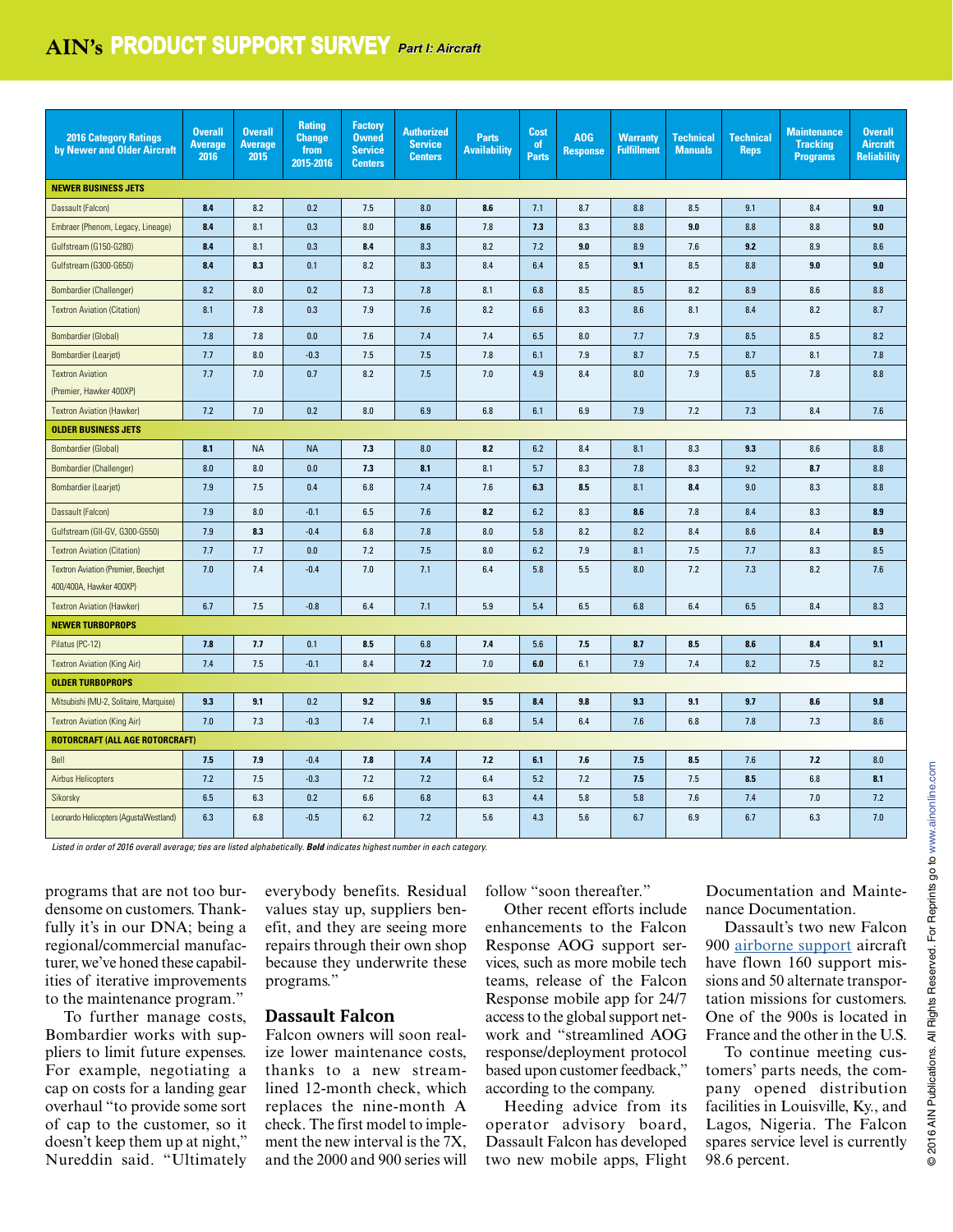## **AIN's PRODUCT SUPPORT SURVEY** *Part I: Aircraft*



## **Embraer**

Embraer has delivered 1,000 business jets, and its global network now numbers 75 service centers. Embraer's 24/7 Customer Service Center is located at company headquarters in São José dos Campos, Brazil, and it also owns service centers in Sorocaba, Brazil; Mesa, Ariz.; Fort Lauderdale, Fla.; Windsor Locks, Conn.; and Paris.

The Sorocaba facility received FAA repair station approval in May, covering the entire Embraer business jet line.

Last year the company added an authorized service center, ExecuJet Aviation Nigeria, based in Lagos. ExecuJet Aviation is approved as a Phenom 300 line maintenance service center for western Africa.

## **Gulfstream**

Last year Gulfstream added MRO services at Jet Aviation's facility in Teterboro, NJ. Eleven technicians are based at Jet Aviation and provide line maintenance, airframe and avionics services and 24/7 AOG assistance. Parts are locally available from a \$60 million inventory located at Teterboro-based FlightPath Services. The Teterboro technicians can maintain all Gulfstream jets registered in the U.S., European Union countries, Bermuda and the Cayman Islands.

Gulfstream opened two maintenance hangars last year, a 110,000-sq-ft facility that doubles the company's capacity in Brunswick, Ga., and a newly renovated 19,000-sq-ft hangar at its Long Beach, Calif., campus.

The Brunswick facility incorporated "several sustainable and green design features, such as recycled content, water-saving lavatories and showers, energyefficient indoor/outdoor lighting and heating/cooling systems and preferred parking spaces for low-emission, fuel-efficient vehicles," according to Gulfstream.

At its Savannah, Ga., service center, Gulfstream opened a new paint facility last September, greatly speeding the painting process for in-service aircraft, which previously had to be slotted into the production aircraft paint facility. The new facility is air-conditioned and heated and has a crossdraft bay for paint stripping, sanding and priming, and a downdraft bay for painting.

Another environmentally

friendly building at the Savannah campus is the new product support distribution center (PSDC), which opened in June. Enclosing more than 400,000 sq ft, the PSDC is the "centerpiece" of Gulfstream's parts distribution network, which "manages 500,000 unique part numbers for 18 aircraft models at 11 warehouses and service centers worldwide," according to the company. A new distribution center was also opened near Al Maktoum International Airport in Dubai.

In Europe, Gulfstream has added product support capabilities at Jet Aviation Vienna and Altenrhein Berlin, as well as line maintenance and AOG services at Stansted Airport northeast of London. The company also moved a mobile repair vehicle to Stansted from the Luton service center.

Earlier this year, Gulfstream added a diagnostic tool available by subscription for MyCMP maintenance-tracking customers.

The new tool "integrates a customizable diagnostic reasoning engine and a database of known equipment faults and troubleshooting procedures," according to Gulfstream, and it is based on the Case-Bank Technologies SpotLight. "The MyCMP diagnostics tool starts with user input of an initial observed symptom, which launches a 'troubleshooting dialog,' similar to an expert on a call-in help desk, to arrive at a solution," said Derek Zimmerman, president of Gulfstream product support. "By dynamically generating decision logic based on fault-isolation technical data and user-submitted solutions, the program quickly identifies the cause of issues to guide the user to the corrective action." Gulfstream has made the new tool available to operators of the G650 and G550 and plans to offer it on the upcoming G500 and G600.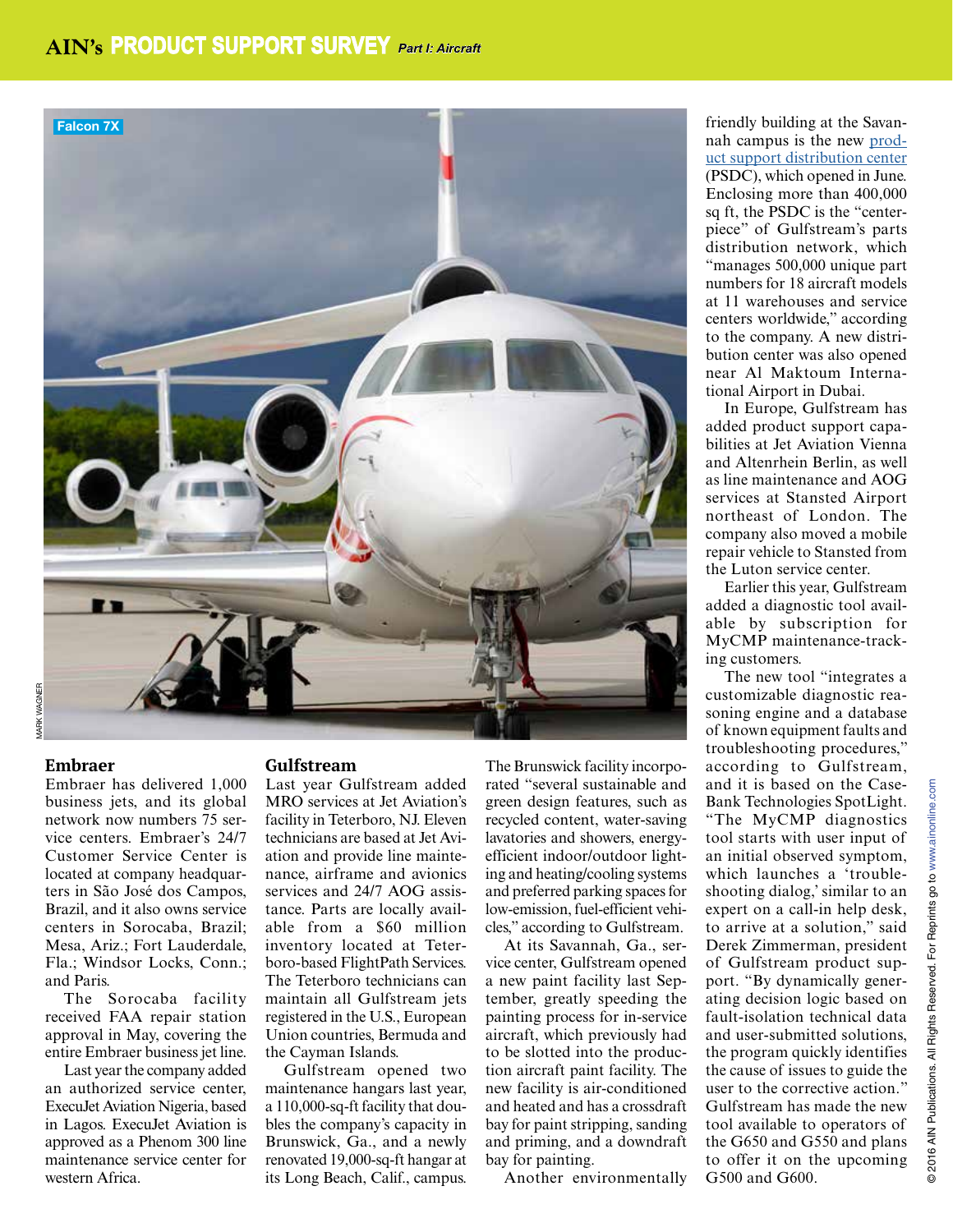## **ABOVE AND BEYOND**

We asked **AIN** Product Support participants to list their favorite support providers and what they like about the service they receive. Here are some of the companies and people respondents chose to recognize. Read the full list at www. ainonline.com/above-beyond-2016.

| <b>OEMS</b>                                                               |                                                                                                                                                                                                                                                                                                                                                                                                                                                                                                       |
|---------------------------------------------------------------------------|-------------------------------------------------------------------------------------------------------------------------------------------------------------------------------------------------------------------------------------------------------------------------------------------------------------------------------------------------------------------------------------------------------------------------------------------------------------------------------------------------------|
| <b>Jeffrey Pearl</b><br><b>Leonardo Helicopters</b>                       | Despite the way Agusta (Leonardo) handles its business, Jeffrey Pearl has always<br>worked to get our aircraft up and running and answer any question I've ever had. An<br>excellent tech rep.                                                                                                                                                                                                                                                                                                        |
| <b>Amanda Bondar</b><br><b>Airbus Helicopters</b>                         | Has helped us out on the weekend to get parts to us above and beyond her normal<br>duty time.                                                                                                                                                                                                                                                                                                                                                                                                         |
| <b>Dean Eechaute</b><br><b>Bombardier</b>                                 | Dean, Learjet FSR, knows the aircraft he is responsible for (primarily the Learjet<br>40/45/70/75) better than anyone we have come across. He will not stop until the<br>issue is resolved regardless of the complexity. The phrase "I don't know" isn't in<br>his vocabulary. But if he has to use it, it is followed by "I will find out and let you<br>know."                                                                                                                                      |
| <b>Shane McCabe</b><br><b>Citation</b>                                    | Shane is the mobile service mechanic and takes ownership of the airplanes he<br>maintains. Excellent mechanic with a wealth of knowledge.                                                                                                                                                                                                                                                                                                                                                             |
| <b>Gene Woods</b><br><b>Dassault</b>                                      | Gene and his team have constantly exceeded my expectations and constantly deliver<br>my company a completed and reliable aircraft. They always strive to deliver my<br>aircraft early and if I ask for the airplane early they will go above and beyond to make<br>it happen. I can always count on anybody on his team to go the extra mile and to treat<br>my aircraft like it was their own.                                                                                                       |
| <b>Sanjay Pandey</b><br><b>Embraer</b>                                    | Never had a technical rep call me every week to ask how the aircraft is. He wants<br>to know my every trip to ensure he or someone else is monitoring the flights. When<br>problems arise during our trips, Sanjay is always coordinating and making sure<br>all questions are answered or making sure one of the Embraer Service Facility<br>[employees] is taking care of us even if it's 3 or 4 a.m. The whole Embraer team in<br>Singapore is always supportive and goes beyond the call of duty. |
| <b>Jim Beebe</b><br><b>Gulfstream</b>                                     | Jim continues to go above and beyond in his pursuit to help out the customers in his<br>region. He truly responds 24/7 and even drives three hours each way to our facility to<br>lend assistance when needed. Great person to work with.                                                                                                                                                                                                                                                             |
| <b>AUTHORIZED SERVICE CENTERS</b>                                         |                                                                                                                                                                                                                                                                                                                                                                                                                                                                                                       |
| <b>Janet Beazely</b><br><b>Duncan Aviation</b><br><b>Lincoln</b>          | Janet is the best project manager I've ever dealt with. She's always active<br>and involved in her projects. She always knows the status of the airplane and<br>everybody in the facility respects and likes her and helps her get my airplane<br>completed on schedule.                                                                                                                                                                                                                              |
| <b>Mark James</b><br><b>Intercontinental Jet</b><br><b>Service Center</b> | I have every possible contact number for Mark. He is always available to help<br>24/7/365 and his knowledge base is unbelievable.                                                                                                                                                                                                                                                                                                                                                                     |
| <b>Gordon Ross</b><br><b>Pentastar Aviation</b>                           | Gordon went above and beyond ahead of a visit to make sure the project would run<br>smoothly. He even went so far as to spend his company's money to make sure my<br>fabric would pass burn cert when they did not even have a signed contract. This small<br>action won the company the whole project as well as referrals.                                                                                                                                                                          |
| <b>Dan McKillips</b><br><b>West Star</b>                                  | Dan's attention to detail and going the extra mile is great!                                                                                                                                                                                                                                                                                                                                                                                                                                          |

## **Mitsubishi Heavy Industries America**

This year Mitsubishi Heavy Industries America (MHIA), which supports the roughly 270 MU-2s that are still flying, and its U.S. contractor Turbine Aircraft Services (TAS) held three Pilots Review of Proficiency (Prop) seminars in the U.S. The seminars are free, anyone is welcome to participate, and they are designed to help new and current MU-2 operators share information and learn more about how to operate their twin turboprops safely. Representatives of 170 MU-2s attended the Prop seminars this year, according to Pat Cannon, president of TAS, which helps MHIA support the MU-2.

Recently, TAS and MHIA completed FAA approval of an Alpha Systems angle-ofattack (AOA) system for the MU-2, under new Part 23 regulations that do not require an STC. The AOA system is calibrated for all MU-2 flap configurations and it provides visual and aural warnings, including vocal warnings such as "too slow" and "stall." The new AOA system costs \$5,000 to \$6,000, according to Cannon.

TAS is completing final editing of a new icing video, which was announced last year. MU-2 pilots are required to undergo icing training by watching the video under the supervision of an instructor every two years, and this is usually done as part of the Prop seminars. Now the FAA is allowing MHIA to provide the icing training online, and pilots will be able to view the video and answer questions without having to travel or make other arrangements with a qualified instructor. The new video is completely redone, with professional narration by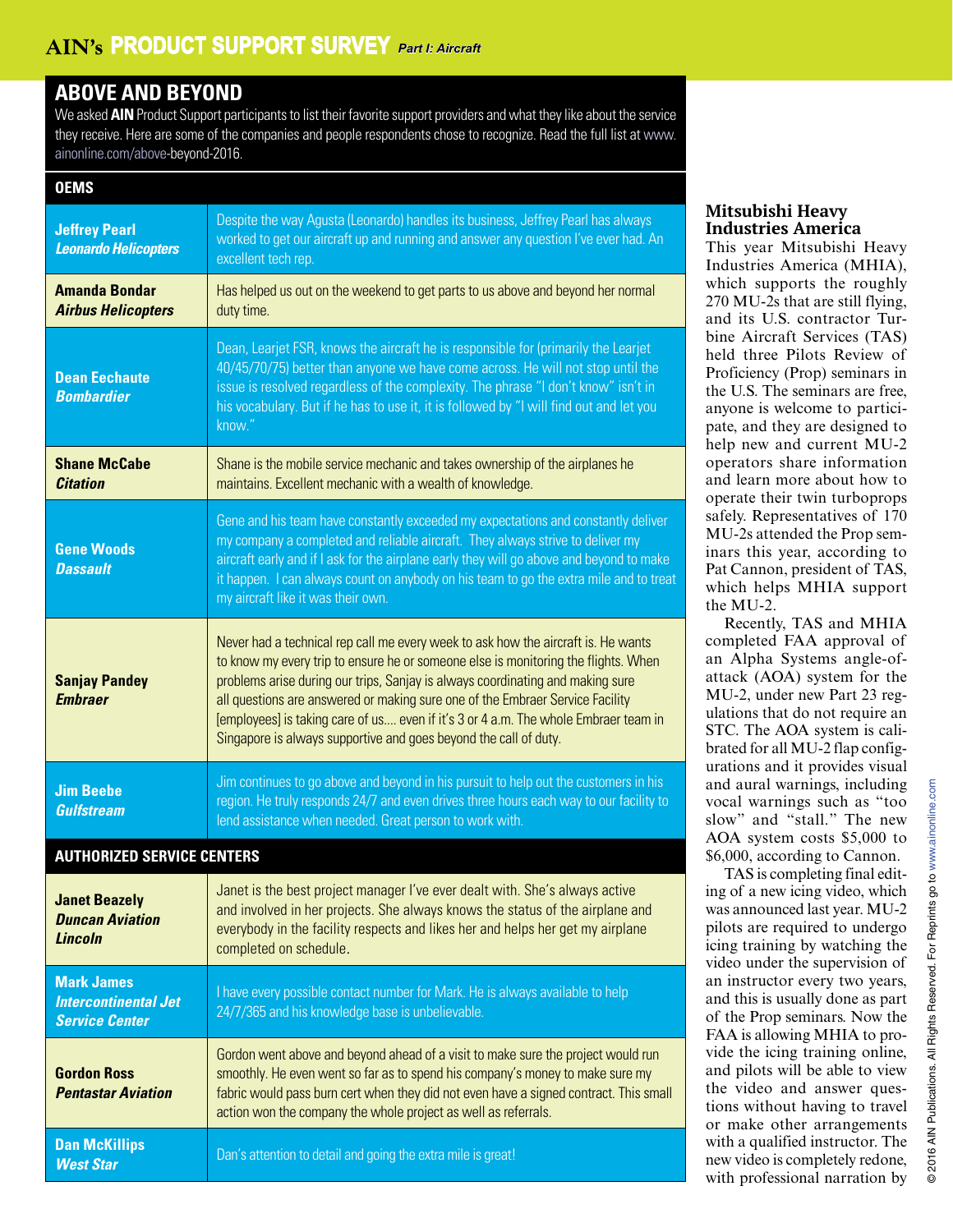

clinical psychologist and pilot Michelle Kole.

To fill the gap between the biennial Prop seminars, MHIA and TAS are developing new training videos. One example is a technique to help pilots lower the nose of short-body MU-2s more softly after landing to help reduce maintenance costs on nosewheels. "The airplane is fairly nose-heavy," Cannon said. "The cg runs pretty far forward

of the mainwheels, and it requires a technique to put the nose down softly." The technique, which is taught at Prop and involves landing with a small amount of power, will also be explained in a new educational video, and these video tips will be available online for anyone to view.

MHIA's strong support and the MU-2's outstanding performance are attracting new owners, and they are spending on upgrades and refurbishment. "New owners are coming in droves, and there's probably been a record number of sales this year," Cannon said. Popular panel upgrades are Garmin's G600 flight displays and GTN 650/750 touchscreen navigators. "It's fantastic what people are doing to their airplanes," he said.

## **Pilatus Aircraft**

The PC-12 fleet has passed 1,400 and has logged 5.6 million flight hours. The latest version—the PC-12/47E (NG)—has seen 630 deliveries, and these airplanes

## **WINNERS**

The following people were randomly selected as winners of an Apple iPad for participating in our Product Support Survey.

## **BILL WHITE**

chief pilot

**CHAD VELTA** aircraft maintenance manager

#### **RONALD LAWHON**  chief of maintenance

**JOE MCCOY** chief of maintenance

**CRAIG MOORE** chief pilot

## **SURVEY RULES AND METHODOLOGY**

As with **AIN** Publications' previous annual Product Support Surveys, the objective this year was to obtain from the users of business jets, turboprop airplanes and turbine-powered helicopters statistically valid information about the product support provided by business aircraft manufacturers over the last year and to report this information to our readers. The ultimate goal of the survey is to encourage continuous improvement in aircraft product support throughout the industry.

This survey was conducted via a dedicated website, created by **AIN** from the ground up to provide improved ease of use and to encourage greater reader participation. **AIN** emailed qualified readers a link to the survey website and also sent a postcard invitation with login credentials to the survey website.

The survey website was open from May 2 to June 15. Respondents were asked to rate individual aircraft and provide the tail number, age (less than 10 years old or more than 10), primary region of service and whether they used factory-owned or authorized service centers, or both. Respondents were also asked to rate, on a scale from 1 to 10, the quality of service they received during the previous 12 months in the following categories:

- **Factory-owned Service Centers**–cost estimates versus actual, ontime performance, scheduling ease, service experience.
- **Authorized Service Centers**–same as above.
- **Parts Availability**–in stock versus back order, shipping time.
- **Cost of Parts**–value for price paid.
- **AOG Response**–speed, accuracy, cost.
- **Warranty Fulfillment**–ease of paperwork, extent of coverage.
- **Technical Manuals**–ease of use, formats available, timeliness of updating.
- **Technical Reps**–response time, knowledge, effectiveness.
- **Maintenance Tracking Programs**–cost, ease of use, accuracy, reliability.
- **Overall Product Reliability**–how the product's reliability and quality stack up against the competition.

Respondents were also asked to recognize individuals who have provided them with exceptional product support and service. The full list of these people is available online at www.ainonline.com/ above-beyond-2016.

The 2016 **AIN** Product Support Survey results for aircraft are published in this issue, avionics will be featured next month and engines will follow in October.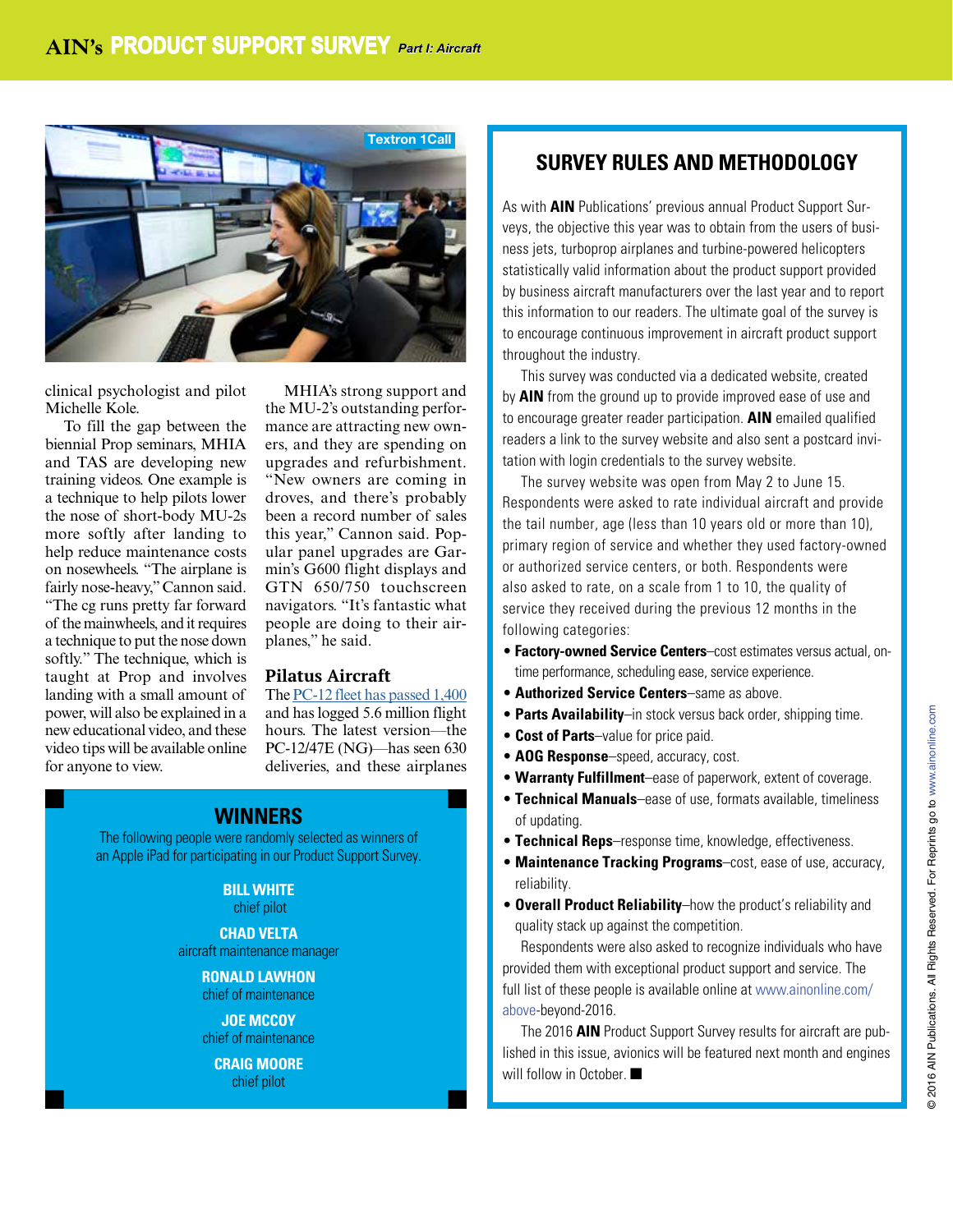

have already reached one million flight hours.

Last year, Pilatus added Chile's Aerocardal as a PC-12 authorized service center. Aerocardal is based at Santiago International Airport, where it operates an FBO.

Pilatus has been expanding its customer support team around the world, for all of its general aviation models (PC-6, PC-12 and the upcoming PC-24 jet). Enhancements to the MyPilatus.com portal include new publications such as fault isolation guides for the PC-12NG and 10th series and performance information leaflets. Pilatus has also published an EASA-approved master minimum equipment list and master maintenance and operating procedures manual.

To help pilots become more familiar with the PC-12NG's Honeywell Apex flight deck, Honeywell's Pilot Gateway provides a pilot integrated learning guide, task trainer and instructional videos.

#### **Textron Aviation**

Textron Aviation's service network now includes 21 factoryowned facilities, 65 mobile service units and three dedicated support aircraft.

Earlier this year, Textron Aviation launched the 1Call AOG response team, which allows customers to place a single call to marshal resources to get their Citation, King Air and Hawker back in the air as quickly as possible. "Customers calling this dedicated line for unscheduled maintenance events can receive prioritized technical support, order expedited parts, have alternative lift quickly dispatched or schedule a mobile service unit," according to the company.

In Europe, Textron Aviation placed a CJ3 to provide expedited service. This supplements the company's six service centers, five line service stations and European parts distribution center, as well as locally based design engineers and supplier representatives.

To help keep customers flying, Textron Aviation has invested in its parts distribution network with a new forecasting system that improves accuracy and has led to "significant increases in fill rate," according to the company. Delivery performance is better thanks to consolidation of warehouse and shipping operations.

On the technical publications

front, Textron Aviation is launching a system called 1View, which it developed in collaboration with customers. The system allows customers to sign on just once for access to all maintenance manuals, flight documents, service information and e-commerce features for all Textron Aviation aircraft types. Documents are linked for quick access, and users can annotate and draw on data and graphics in the documents.

## Rotorcraft

## **Airbus Helicopters**

Airbus Helicopters customer support efforts are focused on "improving technical publications, better tracking of customer inquiries and issues, bigger parts inventories and vast improvements in the last two years in on-time parts deliveries." Last year the company implemented customer focus groups to learn more about "customers' irritants and their expectations," and then to respond to their concerns.

During the past two years, Airbus Helicopters has added to its worldwide spares supply, improved component repair and standard exchange offers via its HCare system, bolstered technical support at its three hub facilities in France, Dallas and Singapore and added technical reps. Customers can submit a technical request 24/7 and receive an answer "quickly from one of the three hubs," no matter where the customer is located, and the hubs will work together to follow up with additional resources and expertise.

Technical publications are now easier to use with the Orion viewer and have better content. Airbus is also working on "improving technical irritant resolution and maintenance programs."

Parts inventories have grown, including \$20 million worth of additional spares at the Dallas/Fort Worth logistics hub. This reflects a strategy to locate fast-moving parts near customers and to place parts where demand tends to be erratic in centralized locations, according to Airbus. On-time delivery of parts is improving, with deliveries of unplanned parts orders meeting the requested date 95 percent of the time, and on-time delivery for parts ordered 15 or more days in advance reaching 98 percent.